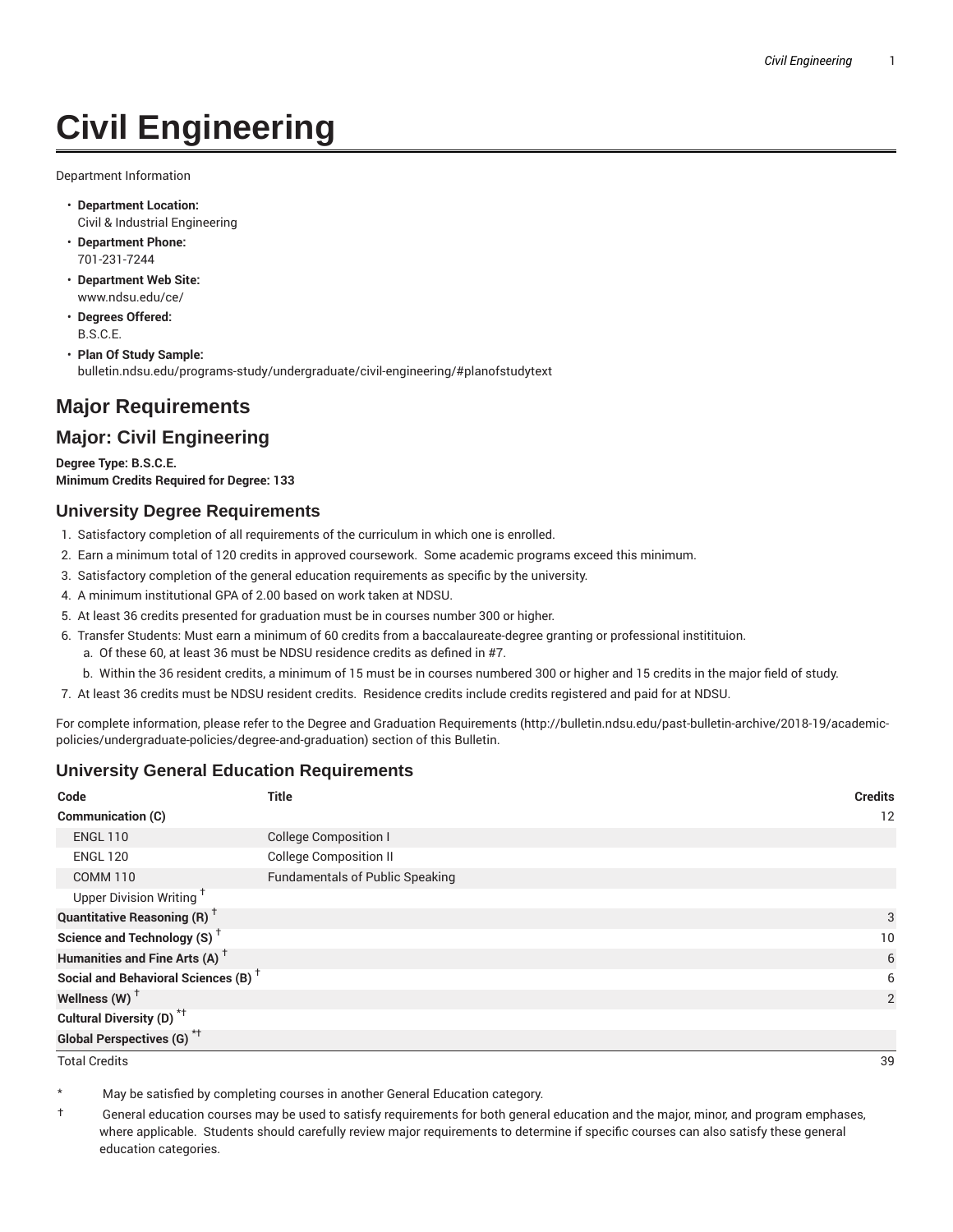• A list of university approved general education courses and administrative policies are available here (http://bulletin.ndsu.edu/past-bulletinarchive/2018-19/academic-policies/undergraduate-policies/general-education/#genedcoursestext).

## **Major Requirements**

| Code                                                                | <b>Title</b>                                                                    | <b>Credits</b> |
|---------------------------------------------------------------------|---------------------------------------------------------------------------------|----------------|
| <b>Civil Engineering Core Requirements</b>                          |                                                                                 |                |
| CE 111                                                              | Introduction to Civil Engineering                                               | $\overline{c}$ |
| <b>CE 204</b>                                                       | Surveying                                                                       | 4              |
| CE 212                                                              | Civil Engineering Graphic Communications                                        | 3              |
| CE 303                                                              | <b>Civil Engineering Materials</b>                                              | 2              |
| <b>CE 303L</b>                                                      | <b>Civil Engineering Materials Laboratory</b>                                   | $\mathbf{1}$   |
| CE 309                                                              | <b>Fluid Mechanics</b>                                                          | 3              |
| <b>CE 310</b>                                                       | <b>Fluid Mechanics Laboratory</b>                                               | $\mathbf{1}$   |
| CE 316                                                              | Soil Mechanics                                                                  | 3              |
| <b>CE 343</b>                                                       | <b>Structural Engineering and Analysis</b>                                      | 4              |
| <b>CE 370</b>                                                       | Introduction to Environmental Engineering                                       | 3              |
| <b>CE 371</b>                                                       | <b>Environmental Engineering Laboratory</b>                                     | $\mathbbm{1}$  |
| <b>CE 404</b>                                                       | <b>Reinforced Concrete</b>                                                      | 3              |
| <b>CE 408</b>                                                       | <b>Water Resources and Supply</b>                                               | 3              |
| <b>CE 418</b>                                                       | <b>Transportation Engineering</b>                                               | 4              |
| <b>CE 444</b>                                                       | <b>Structural Steel Design</b>                                                  | 3              |
| <b>CE 483</b>                                                       | <b>Contracts and Specifications</b>                                             | 3              |
| <b>CE 489</b>                                                       | Senior Design                                                                   | 3              |
| <b>MATH Courses Required*:</b>                                      |                                                                                 |                |
| <b>MATH 128</b>                                                     | Introduction to Linear Algebra                                                  | 1              |
| <b>MATH 165</b>                                                     | Calculus I (May satisfy general education category R)                           | 4              |
| <b>MATH 166</b>                                                     | Calculus II                                                                     | 4              |
| <b>MATH 259</b>                                                     | <b>Multivariate Calculus</b>                                                    | 3              |
| <b>MATH 266</b>                                                     | Introduction to Differential Equations                                          | 3              |
| <b>Other Required Courses:</b>                                      |                                                                                 |                |
| <b>CHEM 121</b>                                                     | General Chemistry I                                                             | 4              |
| & 121L                                                              | and General Chemistry I Laboratory (May satisfy general education category S)   |                |
| <b>CHEM 122</b>                                                     | <b>General Chemistry II</b>                                                     | 4              |
| & 122L                                                              | and General Chemistry II Laboratory (May satisfy general education category S)  |                |
| <b>ENGR 402</b>                                                     | <b>Engineering Ethics and Social Responsibility</b>                             | 1              |
| <b>ENGR 311</b>                                                     | History of Technology in America (May satisfy general education category A)     | 3              |
| <b>ENGR 312</b>                                                     | Impact of Technology on Society (May satisfy general education category B)      | 3              |
| <b>ENGL 321</b>                                                     | Writing in the Technical Professions (May satisfy general education category C) | 3              |
| <b>GEOL 105</b>                                                     | Physical Geology (May satisfy general education category S and G)               | 3              |
| <b>IME 440</b>                                                      | <b>Engineering Economy</b>                                                      | 2              |
| <b>IME 460</b>                                                      | <b>Evaluation of Engineering Data</b>                                           | 3              |
| <b>ME 221</b>                                                       | Engineering Mechanics I*                                                        | 3              |
| <b>ME 222</b>                                                       | <b>Engineering Mechanics II</b>                                                 | 3              |
| ME 223                                                              | Mechanics of Materials <sup>7</sup>                                             | 3              |
| <b>ME 350</b>                                                       | Thermodynamics and Heat Transfer                                                | 3              |
| <b>PHYS 252</b>                                                     | University Physics II                                                           | 4              |
| Technical Electives Required: Select 12 credits from the following: |                                                                                 | 12             |
| <b>Structures:</b>                                                  |                                                                                 |                |
| <b>CE 411</b>                                                       | Design of Pre-stressed Concrete (Design Credits 1.0)                            |                |
| <b>CE 425</b>                                                       | Bridge Evaluation and Rehabilitation (Design Credits 1.5)                       |                |
| <b>CE 430</b>                                                       | Timber and Form Design (Design Credits 1.5)                                     |                |
| <b>CE 441</b>                                                       | Finite Element Analysis (Design Credits 1.0)                                    |                |
| <b>CE 445</b>                                                       | Advanced Steel Design (Design Credits 1.0)                                      |                |